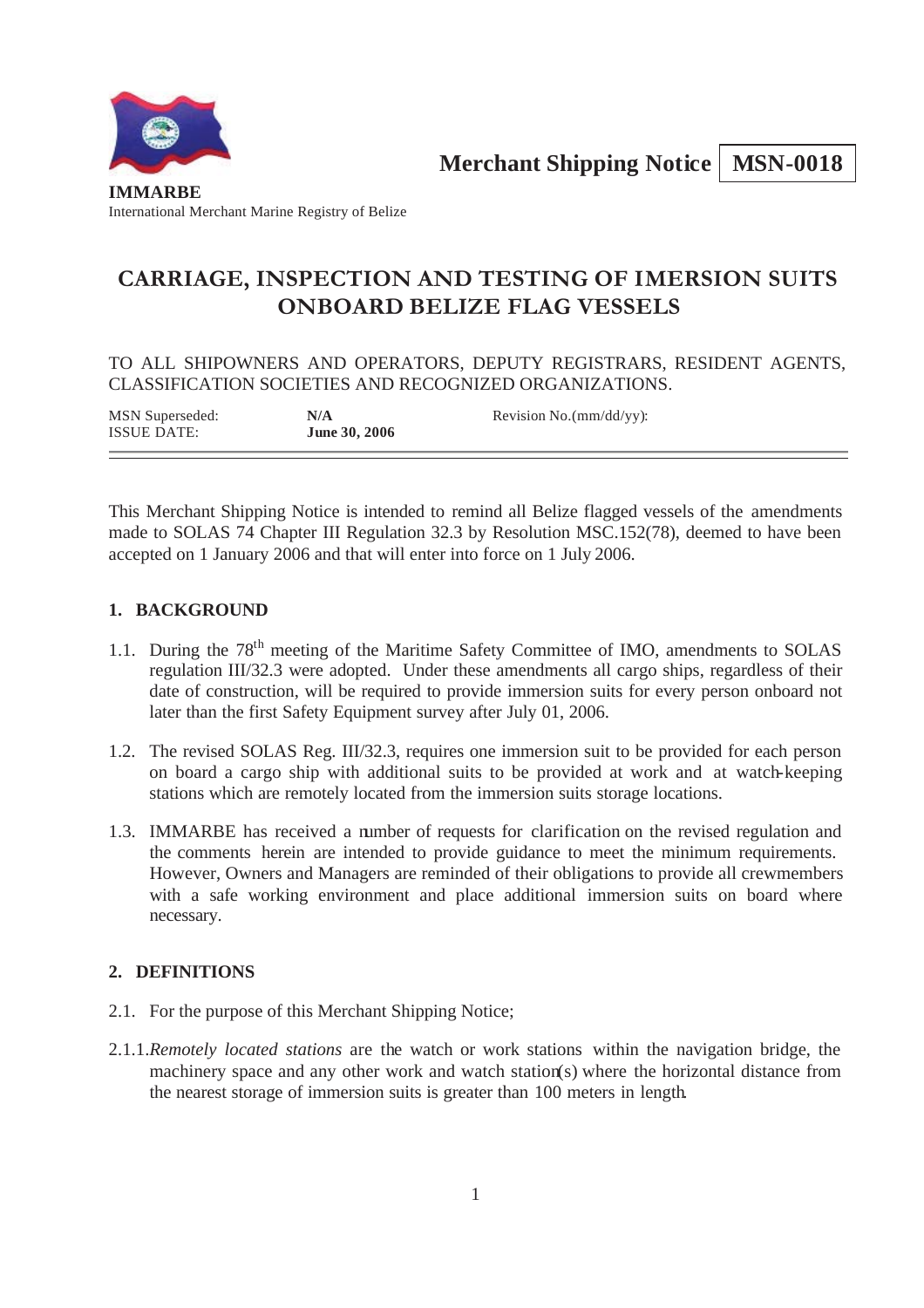2.1.2.*Warm Climates* are the sea areas where the approximate variation of seawater temperature ranges above 20° C. The geographical sectors where these variations take place has been accepted as being between 30° North and 30° South of the Ecuador.

#### **3. NUMBER OF SUITS REQUIRED**

- 3.1. One immersion suit is required for each person on board at the time. The suits must be of an approved type in accordance with the LSA Code and be provided in sizes appropriate for the crew onboard.
- 3.2. Immersion suits may be stored in either one or more muster and embarkation stations or otherwise distributed through out the crew cabins in readily accessible and clearly marked locations.
- 3.3. It should be noted that changes in the arrangement, storage and location of immersion suits will entail amendments in safety procedures and/or instructions that might need to be endorsed by the Recognized Organization issuing the ISM Certification.
- 3.4. In addition to the number of suits required for each person on board, a number of suits shall be placed in remotely located stations. A minimum of two (2) for the navigation bridge; two (2) for the machinery space and two (2) for any other location meeting the criteria of 2.1.1., will be considered satisfactory by this Administration.

## **4. INSPECTION AND TESTING**

- 4.1. The monthly shipboard inspection of immersion suits as required by SOLAS 74, Chapter III/Reg. 20.7 shall take into account the procedure recommended in the Annex to circular MSC/Circ.1047.
- 4.2. The periodic testing of immersion suits shall be based on the guidelines contained in the Annex to circular MSC/Circ. 1114. Particular emphasis should be placed in performing the air pressure test at intervals not exceeding three (3) years.
- 4.3. Records of monthly inspections and periodic testing of immersion suits should be maintained onboard at all times.

## **5. EXEMPTIONS**

- 5.1. A ship other than bulk carrier as defined in SOLAS 74, Chapter IX/Reg. 1, which is constantly engaged in voyages in warm climates, shall apply for an exemption to be issued by this Administration.
- 5.2. A vessel that has been trading in warm climates and which has been previously issued with an exemption to carry immersion suits where the geographical sectors fall outside the 30º North